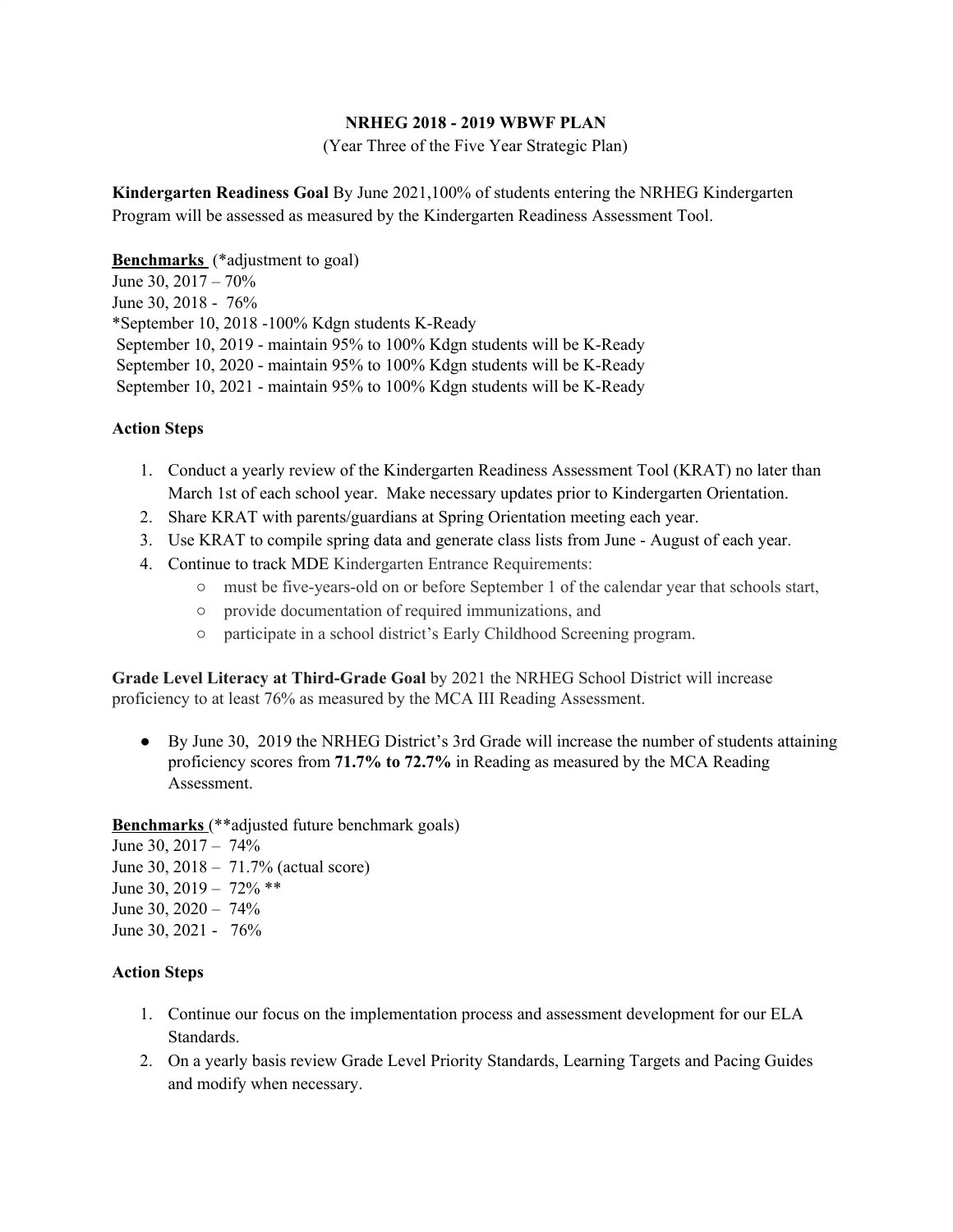- 3. Continue to develop and embed Formative and Summative Assessments for ELA Grade Level Priority Standards and Learning Targets
- 4. Provide training for teachers using the Benchmark Assessment System and how to use this data during Guided Reading Instruction.
- 5. Provide training for teachers on the use of Guided Reading Instruction in the classroom.
- 6. Gather FAST aReading and CBM data to determine if we can use this system as a predictor of readiness by May 24, 2019.

# **Closing the Achievement Gap** by June 30, 2021

**ALL Students** will increase yearly proficiency by 1.5% each year in **Math** and 2% each year in **Reading** as measured by the MDE Math and Reading Assessment.

- By June 30, 2019 the NRHEG District will increase the number of students attaining proficiency scores from **59.2% to 61.2%** ( 2% increase) in Reading and from **61.3% to 62.8%** (1.5% increase) in Math as measured by the MCA Math and Reading Assessment.
- By May 24, 2019 REACH students will maintain or increase their STAR Reading and Math Benchmark scaled scores by 10 points or more.

| <b>Math Benchmarks</b>   | <b>Reading Benchmarks</b> |
|--------------------------|---------------------------|
| June 30, $2017 - 83\%$   | June 30, 2017 - 71.7%     |
| June 30, $2018 - 84.5\%$ | June 30, 2018 - 73.7%     |
| June 30, $2019 - 86\%$   | June 30, 2019 - 75.7%     |
| June 30, $2020 - 87.5\%$ | June 30, 2020 - 77.7%     |
| June 30, 2021 - $89\%$   | June 30, 2021 - 79.7%     |

**Special Education -** by June 30, 2021, the NRHEG District will increase the number of **Special Ed** Elementary and Secondary students attaining proficiency each year in **Math** and **Reading** by 2% as measured by the MCA Math and Reading Assessment.

- By June 30, 2019 the NRHEG District will increase the number of Special Ed students attaining proficiency scores from **19.6% to 21.6%** (2% increase) in Reading and from **16.3% to 18.3%** (2% increase) in Math as measured by the MCA Math and Reading Assessment.
- By June 30, 2019 the NRHEG District will increase the number of **Elementary Special Ed** students attaining proficiency scores from **31.3% to 33.3%** ( 2% increase) in Reading and from **17.6% to 19.6%** (2% increase) in Math as measured by the MCA Math and Reading Assessment.
	- By May 24, 2019 the NRHEG Elementary Special Ed students will maintain or increase their STAR Reading Benchmark scaled scores by 10 points or more.
	- $\circ$  By May 24, 2019 the NRHEG Elementary Special Ed students will increase their Fountas & Pinnell Reading Level by 1 or more levels as measured by the Benchmark Assessment System.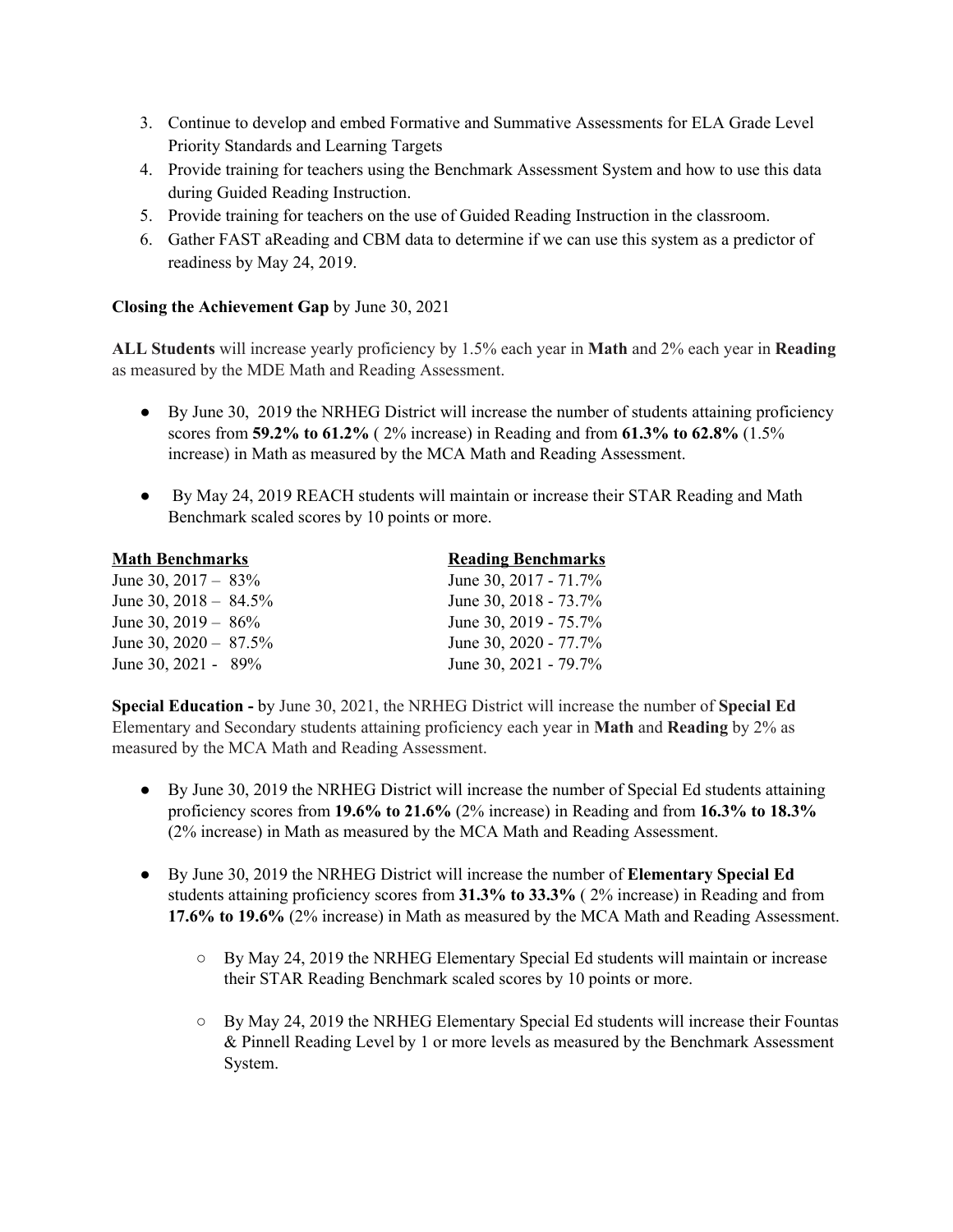## **Elementary Special Ed Benchmarks Math Reading**

| маш                      | reading                  |
|--------------------------|--------------------------|
| June 30, $2017 - 73.5\%$ | June 30, 2017 - 59.1%    |
| June 30, $2018 - 75.5\%$ | June 30, 2018 - $61.1\%$ |
| June 30, $2019 - 77.5\%$ | June 30, 2019 - $62.1\%$ |
| June 30, $2020 - 79.5\%$ | June 30, 2020 - $65.1\%$ |
| June 30, 2021 - $81.5\%$ | June 30, 2021 - $67.1\%$ |

● By June 30, 2019 the NRHEG District will increase the number of **Secondary Special Ed** students attaining proficiency scores from **14.3% to 16.3%** ( 2% increase) in Reading and from **15.6% to 17.6%** (2% increase) in Math as measured by the MCA Math and Reading Assessment.

## **Action Steps for Secondary Building**

- 1. 2018-2019 Continue offering differentiated instruction (RTI) in Math.
- 2. 2018-2019 Continue offering differentiated (tiered) Reading courses in 7th and 8th grade.
- 3. Teacher training for all teachers in best practices (research-based/proven to be effective) in the areas of Formative and Summative Assessments to drive Standards-Based Instruction in the classroom.
- 4. Continue to create and implement ELOs and Learning Targets in Reading based on MN ELA Standards.
	- a. 2018 2019 continue to use ELOs, Learning Targets and Pacing guides for Standards-Based Instruction.
- 5. Use STARs Reading and Math data to track the progress of for SPED and REACH students.

# **Secondary Special Ed Benchmarks**

| <b>Reading</b>           |
|--------------------------|
| June 30, 2017 - 50.1%    |
| June 30, 2018 - 52.1%    |
| June 30, 2019 - 54.1%    |
| June 30, 2020 - 56.1%    |
| June 30, $2021 - 58.1\%$ |
|                          |

**Free/Reduced** by June 30, 2021, the NRHEG District will increase the number of **Free/Reduced** students attaining proficiency each year in **Math** and **Reading by** 2% as measured by the MCA Math and Reading Assessment.

- By June 30, 2019 the NRHEG District will increase the number of Free/Reduced students attaining proficiency scores from **44.9% to 46.9%** (2% increase) in Reading and **45.1% to 47.1%** (2% increase) in Math as measured by the MCA Math and Reading Assessment.
- By June 30, 2019 the NRHEG District will increase the number of **Free/Reduced Elementary** students attaining proficiency scores from **56.3% to 58.3%** (2% increase) in Reading and **59.4% to 61.4%** (2% increase) in Math as measured by the MCA Math and Reading Assessment.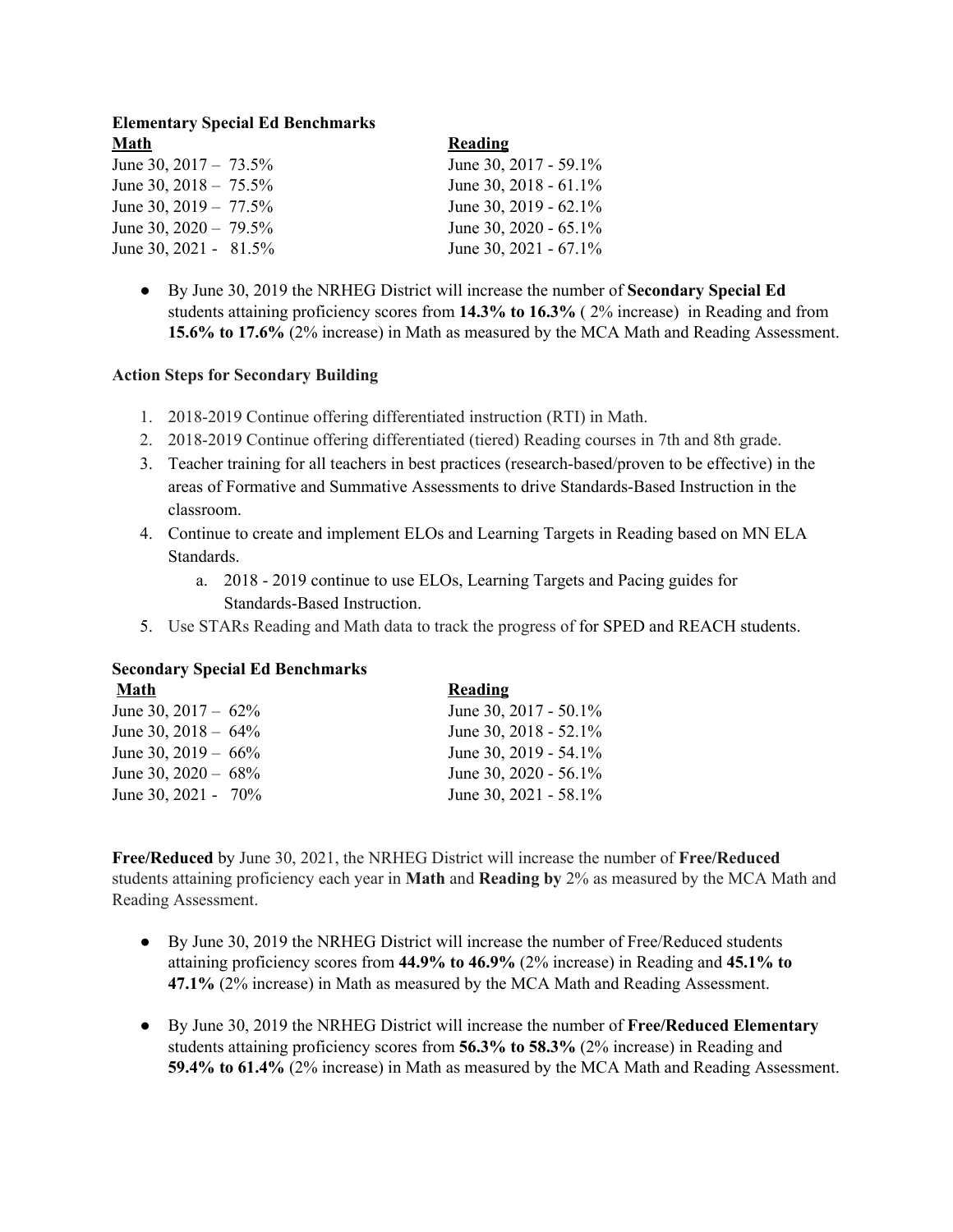$\circ$  By May 24, 2019 the NRHEG Elementary Free/Reduced students will increase their Fountas & Pinnell Reading Level by 1 or more level as measured by the Benchmark Assessment System.

# **Elementary Free/Reduced Benchmarks**

| Math                       | Reading                  |
|----------------------------|--------------------------|
| June 30, $2017 - 86.3\%$   | June 30, 2017 - 72.8%    |
| June 30, $2018 - 88.3\%$   | June 30, 2018 - 74.8%    |
| June 30, $2019 - 90.3\%$   | June 30, 2019 - 76.8%    |
| June 30, $2020$ – maintain | June 30, 2020 - 78.8%    |
| June 30, $2021$ – maintain | June 30, $2021 - 80.8\%$ |

# **Action Steps for Elementary Building**

- 1. Continue to ensure that Individualized Education Plans (IEPs) are Standards Based.
- 2. On a yearly basis review Grade Level Priority Standards, Learning Targets and Pacing Guides and modify when necessary.
- 3. Continue to develop and embed Formative and Summative Assessments for ELA Grade Level Priority Standards and Learning Targets
- 4. Training for teachers using the Benchmark Assessment System and how to use this data during Guided Reading Instruction.
- 5. Provide training for teachers on the use of Guided Reading Instruction in the classroom.
- 6. The MCA III Math and Reading Assessment, when looked at in isolation, is not a precise measurement when predicting a student's success in school. To account for this, our staff will utilize various formative and summative assessments to measure a student's academic progress.
- 7. Use STARs Reading and Math data to track the progress of for SPED students.
- 8. Use Benchmark Assessment data to track the progress of for SPED and Free/Reduced students in Reading.
- By August 2019, the NRHEG District will increase the number of **Free/Reduced Secondary** students attaining proficiency scores from **36.1% to 38.1%** (2% increase) in Reading and **33.3% to 35.3%** (2% increase) in Math as measured by the MCA Math and Reading Assessment.

# **Secondary Free/Reduced Benchmarks**

| Math                     | <b>Reading</b>           |
|--------------------------|--------------------------|
| June 30, $2017 - 82.6\%$ | June 30, 2017 - $63.5\%$ |
| June 30, $2018 - 84.6\%$ | June 30, $2018 - 65.5\%$ |
| June 30, $2019 - 86.6\%$ | June 30, 2019 - $67.5\%$ |
| June 30, $2020 - 88.6\%$ | June 30, 2020 - $69.5\%$ |
| June 30, 2021 - $90.6\%$ | June 30, 2021 - 71.5%    |
|                          |                          |

# **Action Steps for Secondary Building**

- 1. 2018-2019 Continue offering differentiated instruction (RTI) in Math.
- 2. 2018-2019 Continue offering differentiated (tiered) Reading courses in 7th and 8th grade.
- 3. Teacher training for all teachers in best practices (research-based/proven to be effective) in the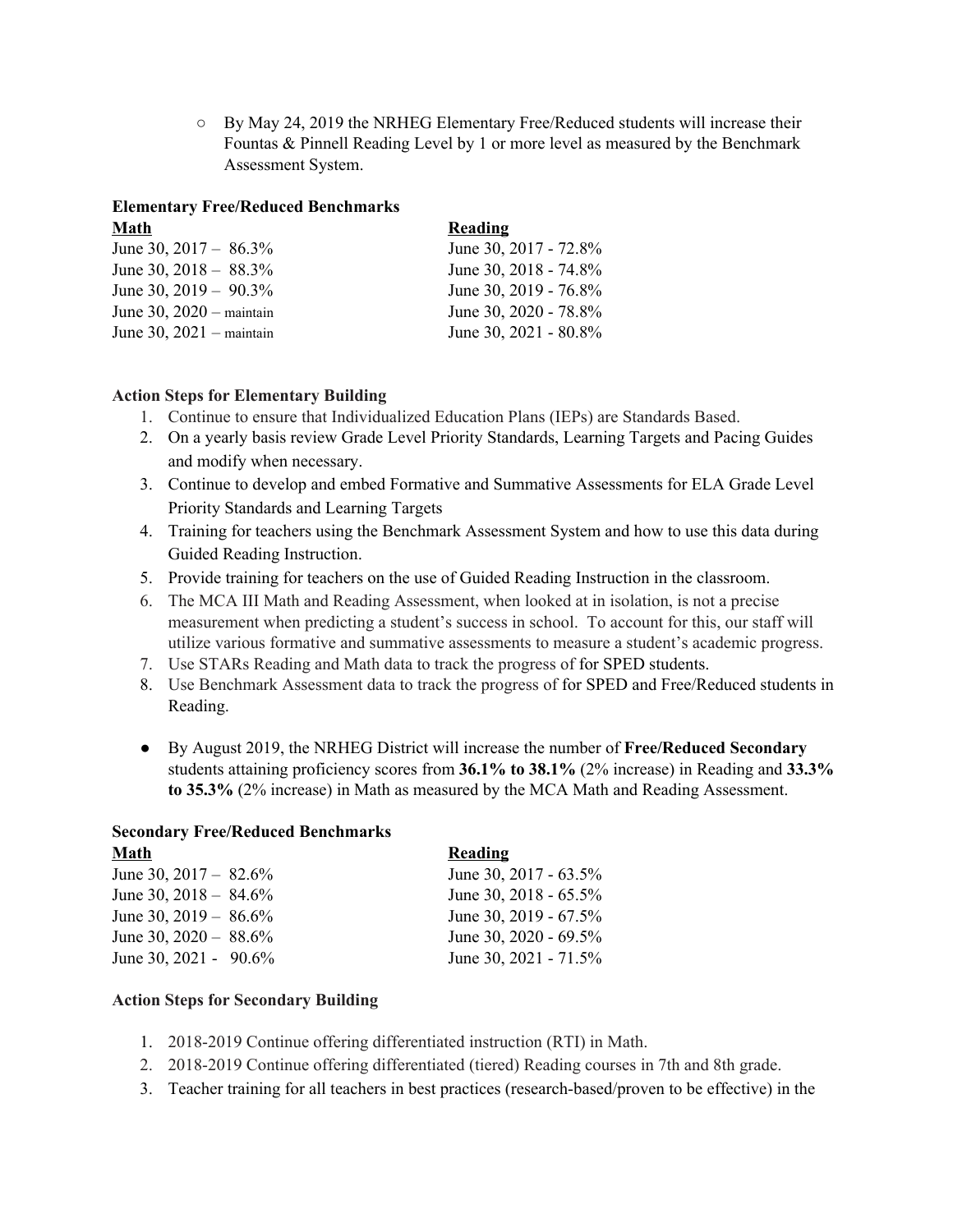areas of Formative and Summative Assessments to drive Standards-Based Instruction in the classroom.

- 4. Continue to create and implement ELOs and Learning Targets in Reading based on MN ELA Standards.
	- a. 2018 2019 continue to use ELOs, Learning Targets and Pacing guides for Standards-Based Instruction.
- 5. Use STARs Reading and Math data to track the progress of for SPED and REACH students.

# **College and Career Readiness Goals**

**Goal A** By 2021, the school's composite score on the ACT will meet or exceed the state's average.

**Goal B** - By 2021, 67% of students taking the sophomore reading test, 70% of those taking the junior-level math test, and 65% of students taking the sophomore science test will achieve a rating of proficient or higher on the MCA III Assessment.

# **Benchmarks**

- June 30, 2017 At least 59% "proficient" in sophomore reading, 62% in junior math, 57% in sophomore science.
- June 30, 2018 At least 61%"proficient" in sophomore reading, 64% in junior math, 59% in sophomore science.
- June 30, 2019 At least 63% "proficient" in sophomore reading, 66% in junior math, 61% in sophomore science.
- June 30, 2020 At least 65% "proficient" in sophomore reading, 68% in junior math, 63% in sophomore science.
- June 30, 2021 At least 67% "proficient" in sophomore reading, 70% in junior math, 65% in sophomore science.
	- By June 30, 2019 the NRHEG District will increase the number of
		- sophomore students attaining proficiency scores from **44.1% to 46.1%** (2% increase) as measured by the MCA Reading Assessment.
		- Junior students attaining proficiency scores from **38.6% to 40.6%** (2% increase) as measured by the MCA Math Assessment.
		- sophomore students attaining proficiency scores from **40.4% to 42.4%** (2% increase) as measured by the MCA Science Assessment.

# **Action Steps**

- 1. During the 2018-2019 school year, students in the 10th grade will take the Pre-ACT to assist in the following:
	- a. Identifying current academic readiness for college and career using a Pre-ACT score report,
	- b. Predict how students will perform on the ACT after an additional year of learning,
	- c. Determine skills students can improve based on your performance, and
	- d. Explore how career aspirations align with the students' interests.